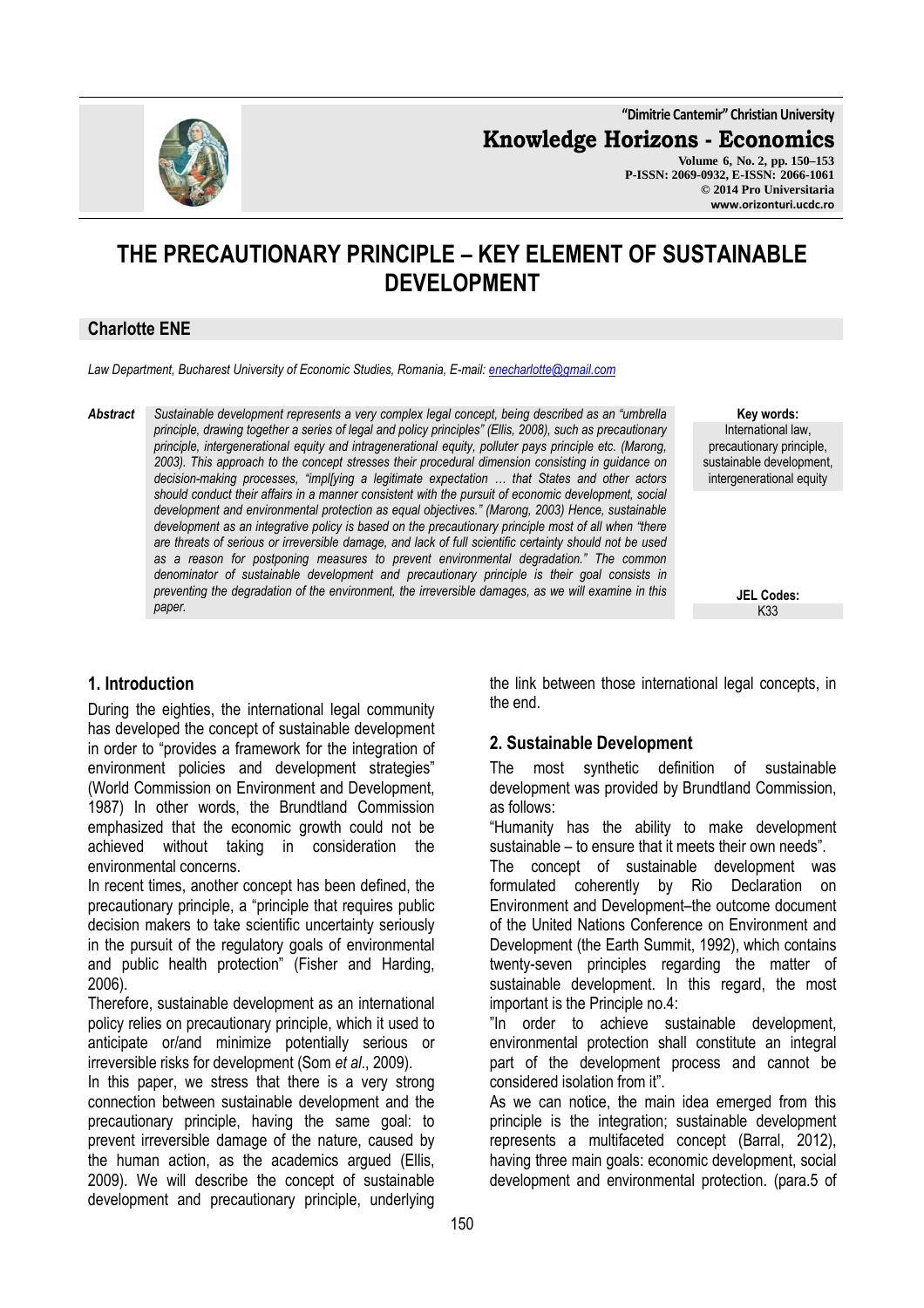Johannesburg Declaration on Sustainable Development).

Therefore, the balance of environmental, economic and social needs is usually seen as the core philosophy of the concept (Boyle and Freestone, 1999).

As scholars outlined, "ecological and social needs are mentioned together as two equal parts which must be taken into account when dealing with the process of sustainable development."(Lapka and Cudlinova, 2009) But implementation of the concept in international framework has revealed that one or other of these categories of needs prevails, according to different approaches of sustainable development "that come from two starkly differing economic paradigms" of this concept (Lapka and Cudlinova, 2009)

Weak sustainability is based on the idea that we have to take in account the total man-made and natural capital of the earth must be preserved for future generation. In this context, natural capital could be substitutable by human-created capital of the equal economic value. (Figge, 2005)

Strong sustainability referring to the natural capital as non-substitutable; hence, industrial activities and consumer behavior may continue only if used renewable resources. (Neuymayer, 1999)

Other scholars have approached sustainable development as an umbrella concept (Sands, 1995) bringing together "a range of existing or evolving international legal and political principles" (Ellis, 2009).

Usually, the most emphasized by the literature are precautionary principle, intergenerational equity, intragenerational equity, common but differentiated responsibility, the polluter pays principle. (Mayeda, 2004)

Among those principles the most important is precautionary principle assessed as a tool for preserving "the potential for future developments" (Som et al., 2009).

## **3. The Precautionary Principle (PP)**

According to Principle no.15 of Rio Declaration on Environment and Development,

"in order to protect the environment, the precautionary approach shall be widely applied by states according to their capabilities. Where there are threats of serious or irreversible damage, lack of full scientific certainty shall not be used as a reason for postponing cost-effective measures to prevent environmental degradation."

If this wording was qualified as a weak approach to PP the 1982 United Nations World Charter for Nature provided that "potential adverse effects are not fully understood, the activities should not proceed", represents the strong version. (Fitzmaurice, 2009)

Therefore, in the weak version, PP is related to major and irreversible risks; and the strong version of PP is correlated with any speculative evidence of risk. (Som *et al*., 2009)

As Fitzmaurice concluded, "it appears that the role of the precautionary principle is primarily in risk management and that it is one of its few uncontested features."

But some scholars argued that the PP should not be analyzed as "an all-inclusive risk principle", taking into account that in several situation of application of PP the risk is connected with uncertainty. (van Asselt and Vos, 2006)

Based on this view, de Sadeleer comes to the conclusion that the PP implies uncertain risks, meaning the situations characterized by suspicions of danger and poor scientific evidence. This type of risk emerges from the real life and changing society. "The PP pertains to uncertain risks which are not, or at least not fully, calculable and controllable, because the probability of occurrence of the effect in terms of damage cannot be estimated, and even the potential danger and the relevant causalities may not be established, although there are suspicions of danger." (van Asselt and Vos, 2006)

Taking into account the fact that uncertain risks are an invariable dimension of our contemporary society, it is important to reconsider the conditions for application of the PP together with the role of science in the regulatory process.

The scholars came to the conclusion that there are several common features of the PP, such as: risk, damage, scientific uncertainty, and differentiated capabilities of the states to tackle the risk management. (Boissons de Chazournes, 2002)

The main finality of the application of PP is "safeguards the endangered part of the environment" (Trouwborst, 2009) But their application involve a proportionality test based on the balancing of costs and benefits. (Marr, 2003)

### **4. The Precautionary Principle (PP)-Framework of Sustainable Development**

The international legal doctrine and the international reglementation have developed an integrative dimension of the PP as a prerequisite for sustainable development, taking into account the fact that both of the concepts share common grounds and have the same goals (Som *et al*., 2009)

Moreover, according to Bergen Declaration:

"In order to achieve sustainable development, policies must be based on the PP … Where there are threats of serious or irreversible damage; lack of full scientific certainty should not be used as a reason for postponing measures to prevent environmental degradation."

Therefore, in order to achieve an effective sustainable development it is necessary to take precautionary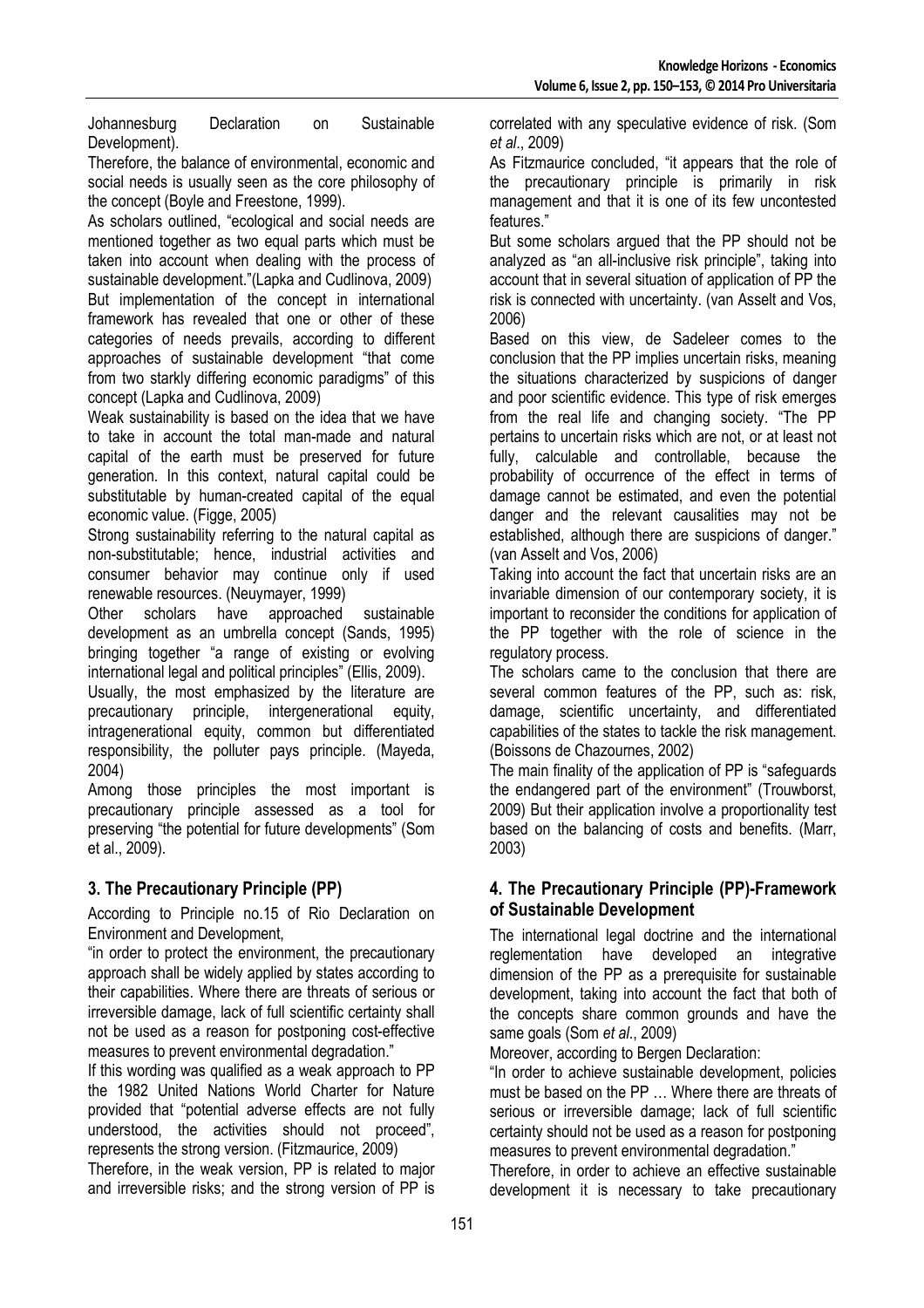measures by the all stakeholders, at all level (international, regional and municipal).

The analysis of these above mentioned concepts provided a very important outcome regarding to the common denominator of them, i.e. the principle of intergenerational equity.

The principle of intergenerational equity was stipulated by Rio Declaration, as Principle no.3:

"The right to development must be fulfilled so as to equitably meet developmental and environmental needs of present and future generations."

As was underlined, "intergenerational equity could be seen as dealing with the relation between today's generation and the generations to come […]" (Farchakh, 2003).

The principle of intergenerational equity depends on "inherent relationship that each generation has to other generations, past and future, in using the common patrimony of natural and cultural resources of our planet." (Brown Weiss, 1989)

It important to stress that intergenerational equity implies the idea of the "optimum basis for the relationship between one generation and the next" (Birnie and Boyle, 2002) In this regard, the present generation has to utilize the natural resources very carefully taking into account that future generation has the right to receive these resources in same condition as the current generation.

The main problem of equity between present and future generations consists in the increasing degradation of the environment, in the depletion of a specific resources, etc.

Referring to this catastrophal phenomenon as Brown Weiss noticed, the present generation cannot terminate the resources, having the obligation to preserve these resources for the future generation.

Therefore, the present generation has the duty to conserve resources, to use them in an equitable manner, to take all necessary measures to stop the degradation of our planet, to prevent the natural disasters or minimize damages, to compensate for any environmental harm, etc. All this obligations represents the "planetary obligations" that present generation has to fulfill toward future generations. (Brown Weiss, 1989) In connection with this planetary obligations future generation have several planetary rights "derived from the temporal relationship between generations in using the natural environment and cultural resources," without any temporal limit to the application of them. (Farchakh, 2003)

According to Fitzmaurice, *apud* Alder and Wilkinson, "strong sustainable development requires each generation to pass what are in essence the same environmental goods to the future generation."

## **5. Conclusions**

From this analysis emerged the conclusion that the main condition of achieving sustainable development consists in taken environmental measures in order to minimize potential damages of natural resources.

The principal outcome of this paper is that sustainable development and the precautionary principal have the common core principal, such as intergenerational equity, representing an aggregate of planetary of rights and obligations emerged from the relation between present and future generations.

As Som *et al*., noticed "This view is supported by the so-called free space theory of the PP". Therefore, the precautionary approach has the aim "to preserve free space for the decisions and activities of future generation."

#### **References**

1. Barral, V., (2012) "Sustainable Development in International Law: Nature and Operation of an Evolutive Legal Norm", The European Journal of International Law, vol.23, no.2.

2. Birnie, P., & Boyle, A.,(2002) "International Law and the Environment", 2nd ed., Oxford University Press, New York.

3. Boissons de Chazournes, L., (2002) "The Precautionary Principle", in UNEP, Precaution from Rio to Johannesburg: Proceedings of a Geneva Environment Network Roundtable.

4. Boyle, A., Freestone, D., (1999) "Introduction", in A.Boyle and D.Freestone (eds.), International Law and Sustainable Development: Past Achievements and Future Challenges.

5. de Sadeleer, N., (1999) "Het voorzorgsbeginsel: Een stille revolutie", T.M.R., no.8.

6. Ellis, J. (2008) "Sustainable Development as a Legal Principle: A Rethorical Analysis", in Hélène Ruiz Fabri, Rüdiger Wolfrum and Jana Gogolin, eds., Select Proceedings of the European Society of International Law, vol.2, Hart.

7. Farchakh, L., "The Concept of Intergenerational Equity in International Law", thesis,Faculty of Law, Institute of Comparative Law, McGill University, Montreal.

8. Figge, F., (2005) "Capital Substitutability and Weak Sustainability Revisited: The Conditions for Capital Substitution in the Presence of Risk", Environmental Values, vol.14, no.2.

9. Fisher, A.H.T., Harding, R., (2006) "The Precautionary Principle and Administrative Constitutionalism: The Development of Frameworks for Applying the Precautionary Principle", in E. Fisher, J. Jones and R. von Schomberg (eds.), Implementing the Precautionary Principle, Edward Elgar Cheltenham, UK/Northampton MA,USA.